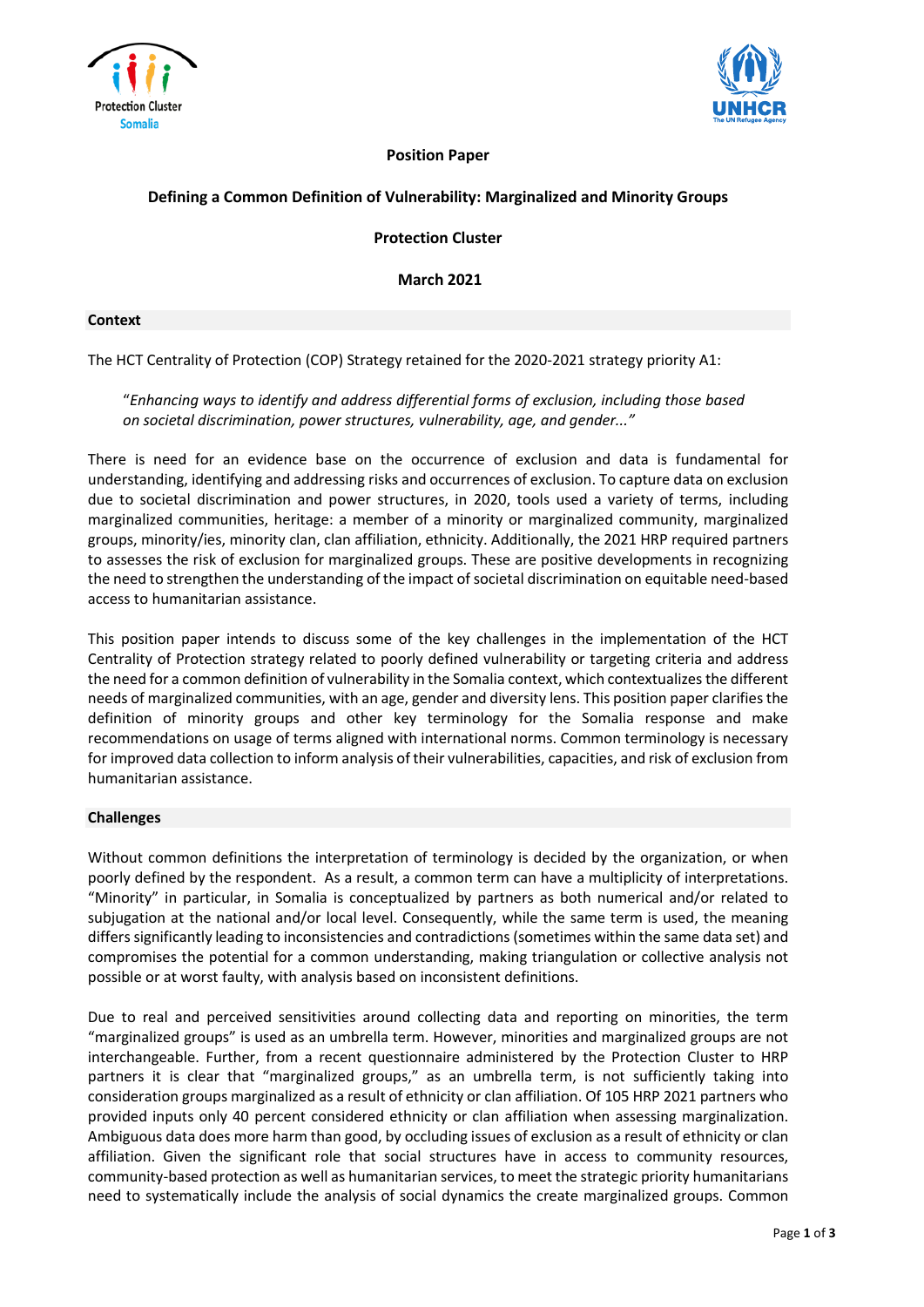



terminology is also necessary for the development of a system to monitor compliance with the HCT COP Strategy Priority A1.

### **International Standards**

There is no internationally recognized definition of minority. However, recognizing that "[t[he absence of consistency in understanding who is a minority is a recurring stumbling block to the full and effective realization of the rights of minorities," The Special Rapporteur on Minority Issues issued a report in 2019 with the intent to clarify the concept of minority according to international law. The Special Rapporteur promotes the following concept of a minority:

An ethnic, religious or linguistic minority is any group of persons which constitutes less than half of the population in the entire territory of a State whose members share common characteristics of culture, religion or language, or a combination of any of these. A person can freely belong to an ethnic, religious or linguistic minority without any requirement of citizenship, residence, official recognition or any other status.

This definition is intentionally expansive, and the criteria are objective and not dependent on State recognition. The Special Rapporteur noted that previous uncertainty over the concept frequently resulted in restrictive ad hoc approaches. The 2019 concept of "minority" diverges from previous concepts that contained a criterion that minorities be in a position of non-dominance and have a level of selfidentification. The intent of the Special Rapporteur's definition and the need for an expansive conceptualization of minority internationally, aligned with ICCPR Art. 27 and Human Rights Committee jurisprudence.

From the Special Rapporteur's conceptualization, it is clear that minority is defined by the population at the State level and not sub-localities. The challenge for the relevance of this definition in Somalia is the absence of demographic data. However, the operational needs of the humanitarian response in Somalia require terminology that can inform on specific forms of exclusion faced by groups experiencing societal discrimination. It is important to note that assessments also indicate that members of the dominant clans can find themselves in minority-like situations when displaced.

There is no international definition for marginalized groups.

### **Recommendations on Common Definitions**

Although the Somali contextis complicated, it isimportant that use of terminology is consistent and aligned with international norms. This will further enable advocacy at an international level. The definition should also allow for common operational interpretation and be based on objective criteria to the greatest extent possible.

### Minority Groups:

Minority groups should be defined by the best population estimates at the at the national level. Due to the lack of demographic data for Somali ethnic groups and clans, the 4.5 system, which allocates full political representation to the Darood, Hawiye, Dir, and Rahaweyn and a half seat collectively to other groups, can be used as a criteria in the determination of minority groups in Somalia. This does not constitute an endorsement of the system, but rather is a pragmatic way to address the immediate need to clearly define minority groups, address the lack of demographic data and recognize the impact of the formula in limiting the equal political representation of groups considered among the .5. The use of the 4.5 formula in determining minority groups should be reviewed with any changes to the governance structure or in the even that reliable demographic data becomes available.